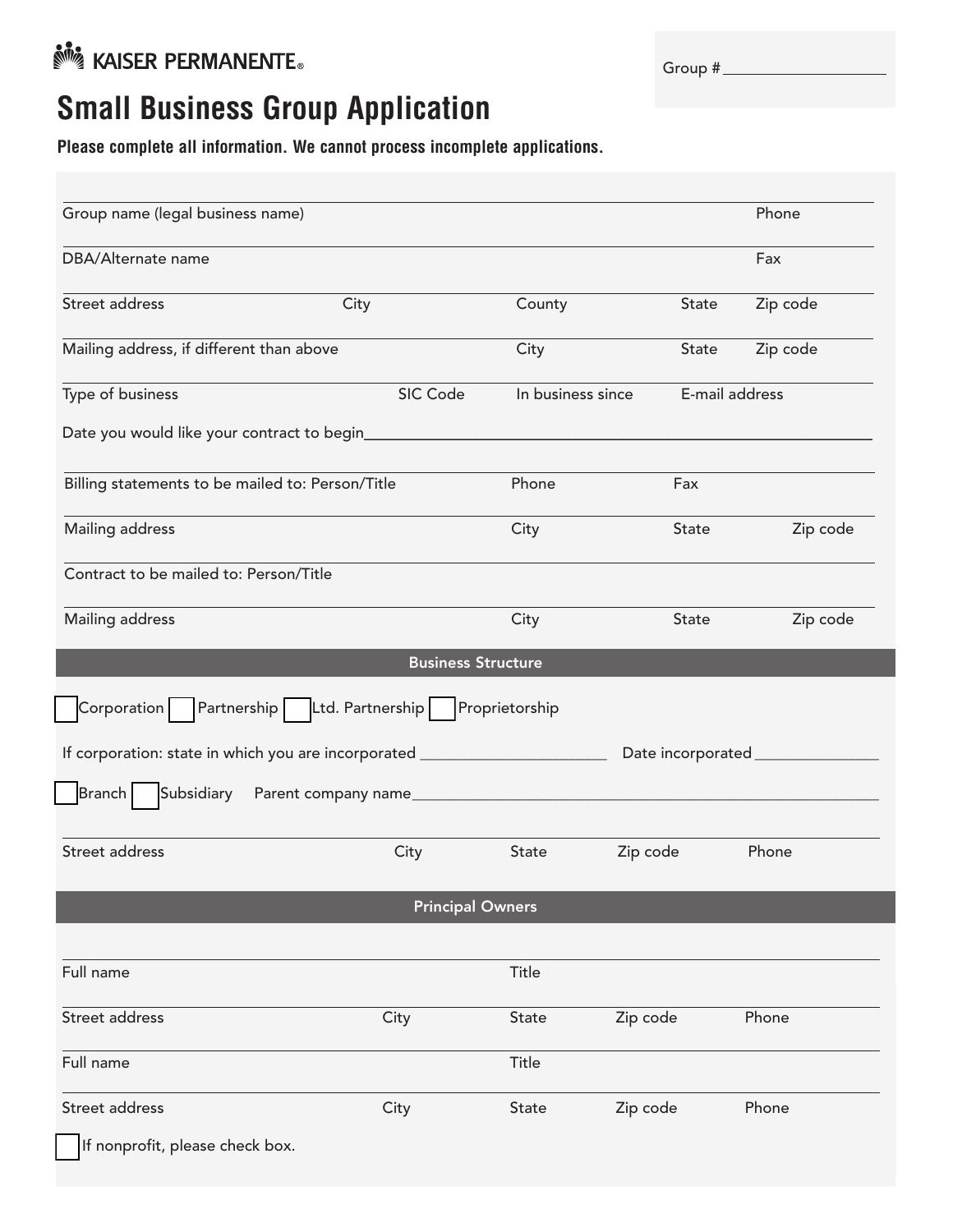|                                                                                                                                                                                                                                                                                                                                                                                                                                                                                                                                                                                                                                                                                                                                                                                | <b>Broker Information (if applicable)</b>                                                                                                                                                                                     |                                                                                                                            |          |
|--------------------------------------------------------------------------------------------------------------------------------------------------------------------------------------------------------------------------------------------------------------------------------------------------------------------------------------------------------------------------------------------------------------------------------------------------------------------------------------------------------------------------------------------------------------------------------------------------------------------------------------------------------------------------------------------------------------------------------------------------------------------------------|-------------------------------------------------------------------------------------------------------------------------------------------------------------------------------------------------------------------------------|----------------------------------------------------------------------------------------------------------------------------|----------|
|                                                                                                                                                                                                                                                                                                                                                                                                                                                                                                                                                                                                                                                                                                                                                                                |                                                                                                                                                                                                                               |                                                                                                                            |          |
| <b>Broker</b>                                                                                                                                                                                                                                                                                                                                                                                                                                                                                                                                                                                                                                                                                                                                                                  | Phone                                                                                                                                                                                                                         | Fax                                                                                                                        |          |
| Firm                                                                                                                                                                                                                                                                                                                                                                                                                                                                                                                                                                                                                                                                                                                                                                           | E-mail address                                                                                                                                                                                                                |                                                                                                                            |          |
| Mailing address                                                                                                                                                                                                                                                                                                                                                                                                                                                                                                                                                                                                                                                                                                                                                                | City                                                                                                                                                                                                                          | <b>State</b>                                                                                                               | Zip code |
|                                                                                                                                                                                                                                                                                                                                                                                                                                                                                                                                                                                                                                                                                                                                                                                | <b>Plan Information</b>                                                                                                                                                                                                       |                                                                                                                            |          |
| Indicate which plan(s) you want to offer by checking the box next to your selection below:<br>KP CO Gold 0/30<br><b>KP CO Gold 500/20</b><br>KP CO Silver 1200/35<br>KP CO Silver 1500/50<br>KP CO Silver 2000/30/HSA<br>KP CO Bronze 4500/50<br>KP CO Bronze 3500/40/HSA<br>KP CO Bronze 4500/50%/HSA<br>KP Select CO Gold 0/30 <sup>2</sup><br>KP Select CO Gold 500/20 <sup>2</sup><br>KP Select CO Silver 1200/35 <sup>2</sup><br>$\mathsf{k}\mathsf{P}$ Select CO Silver 1500/50 $^2$<br>KP Select CO Silver 2000/30/HSA <sup>2</sup><br>KP Select CO Bronze 4500/50 <sup>2</sup><br>KP Select CO Bronze 3500/40/HSA <sup>2</sup><br>KP Seclect CO Bronze 4500/50%/HSA <sup>2</sup>                                                                                       | KP CO Gold HRA 1500/30<br>employer contribution<br>\$500<br>\$600<br>\$700<br>\$500<br>\$600<br>\$700<br>employer contribution<br>\$500<br>\$600<br>\$700<br>KP CO Silver PPO 1500/40 <sup>1</sup><br>\$500<br>\$600<br>\$700 | KP Select CO Gold HRA 1500/30 <sup>2</sup><br>KP CO Silver HRA 2500/50/HSA<br>KP Select CO Silver HRA 1500/30 <sup>2</sup> |          |
| Groups with five or more enrolled employees can select up to three plans. Groups with less than five enrolled employees can select one plan.<br>On or after 9/23/2012, Employer Groups and Insurance Carriers are required to provide the SBC to plan participants and beneficiaries. Please visit<br><b>businessnet.kp.org</b> (Select 'Plan' tab, then Summary of Benefits link.) download, or print your Summary of Benefits and Coverage (SBC).                                                                                                                                                                                                                                                                                                                            |                                                                                                                                                                                                                               | KP Select CO Silver PPO 1500/40 <sup>1,2</sup>                                                                             |          |
| "This policy does not provide any dental benefits to individuals age nineteen (19) or older. This policy is being offered so the purchaser will have<br>pediatric dental coverage as required by the Affordable Care Act. If you want adult dental benefits, you will need to buy a plan that has adult<br>dental benefits. This plan will not pay for any adult dental care, so you will have to pay the full price of any care you receive."<br><sup>1</sup> The Preferred Provider Organization (PPO) plans are underwritten by Kaiser Permanente Insurance Company, a subsidiary of Kaiser Foundation<br>Health Plan, Inc. For Out of Area PPO Employees only.<br><sup>2</sup> KP Select is only available to employees living in qualified zip codes in Colorado Springs. |                                                                                                                                                                                                                               |                                                                                                                            |          |

| Same Gender Domestic Partner Coverage                                                                                                                                                                                                                                                                                                                                                                                                                        |  |
|--------------------------------------------------------------------------------------------------------------------------------------------------------------------------------------------------------------------------------------------------------------------------------------------------------------------------------------------------------------------------------------------------------------------------------------------------------------|--|
| Do you wish to select Same Gender Domestic Partner Coverage?<br>Yes<br><b>No</b>                                                                                                                                                                                                                                                                                                                                                                             |  |
| <b>Medicare</b>                                                                                                                                                                                                                                                                                                                                                                                                                                              |  |
| Effective January 1, 2006, Medicare Part D prescription drug coverage is available to Medicare eligible retirees/<br>employees. Small Business Group employers have two options for Medicare Part D pharmacy benefits. Employers<br>may elect to enroll Medicare eligible retirees/employees in Medicare Part D pharmacy through Kaiser Permanente, or<br>apply for the Group Retiree Drug Subsidy from the Centers of Medicare and Medicaid Services (CMS). |  |
| Choose one: elect to enroll our Medicare eligible retiree/employees in Medicare Part D.<br>$\mathsf{H}(\mathsf{G})$ . If $\mathsf{H}(\mathsf{G})$ is parameter $\mathsf{G}(\mathsf{H}^{\mathsf{G}})$ . In the set of $\mathsf{H}(\mathsf{H}^{\mathsf{G}})$ is a set of $\mathsf{H}(\mathsf{H}^{\mathsf{G}})$ is a set of $\mathsf{H}^{\mathsf{G}}$                                                                                                           |  |

elect to apply for the Group Retiree Drug Subsidy for our Medicare eligible retiree/employees. our group does not currently have any Medicare eligible retiree/employees.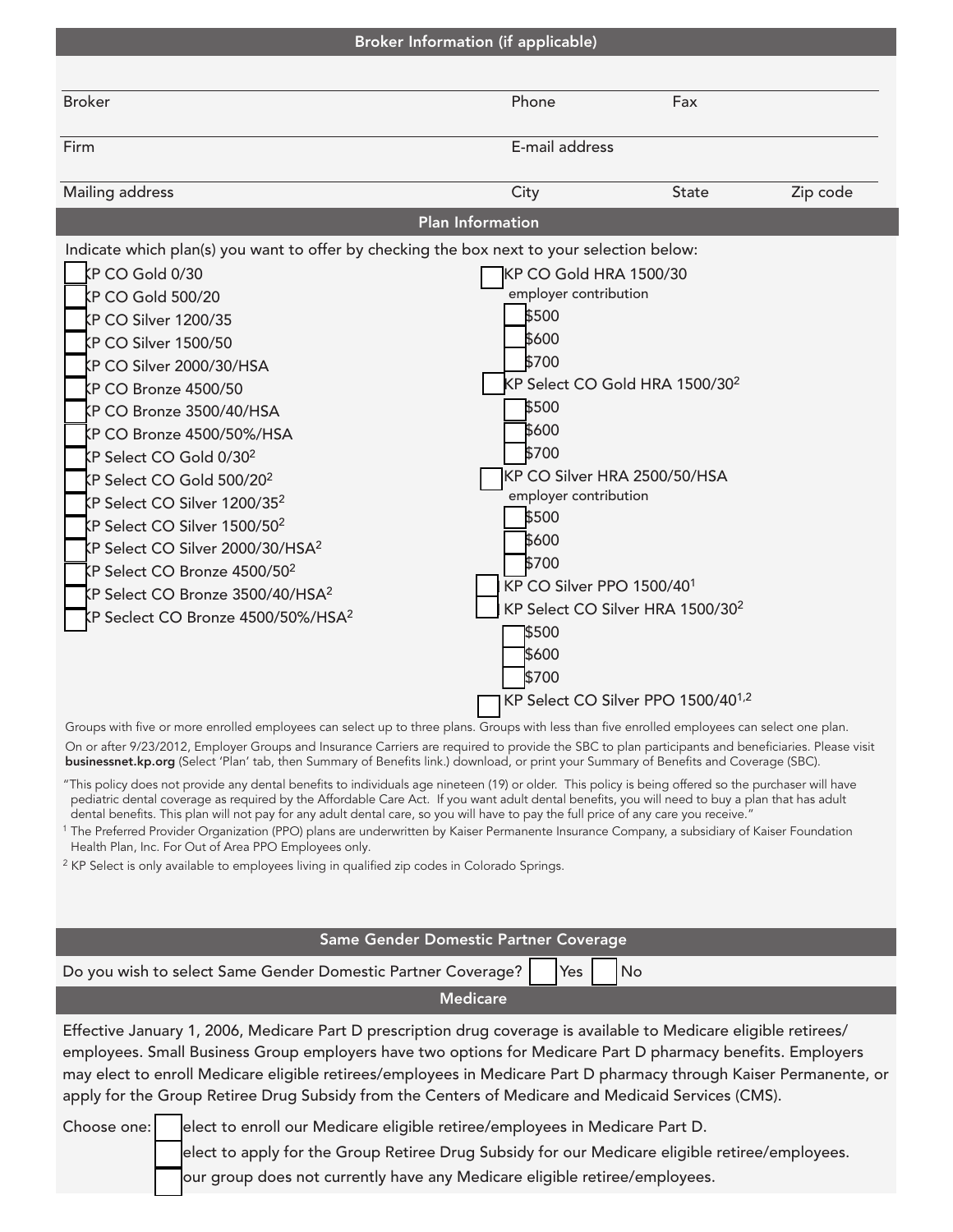Total number of employees in group \_

Total number of employees regularly working at least 24 hours per week

Number of hours employees need to work weekly to be considered eligible for coverage

Total number of employees enrolling with Kaiser Permanente

Total number of Full-Time Equivalent Employees

Full Time Equivalent employees can be calculated by counting the number of people who worked an average of 30 or more hours per week. Then add to this amount the number of hours worked per week by non-full time employees divided by 30. You may exclude seasonal employees that work 120 days or fewer per year.

## Representation Regarding Waiting Periods

By entering into this Agreement, Group hereby represents that Group does not impose a waiting period exceeding 90 days on employees who meet Group's eligibility requirements. For purposes of this requirement, a "waiting period" is the period that must pass before coverage for an individual who is otherwise eligible to enroll under the terms of a group health plan can become effective, in accord with the waiting period requirements in the Patient Protection and Affordable Care Act and regulations.

In addition, Group represents that eligibility data provided by the Group to Health Plan will include coverage effective dates for Group's employees that correctly account for eligibility in compliance with the waiting period requirements in the Patient Protection and Affordable Care Act and regulations.

Check here if you wish to waive the initial waiting period to make all your employees eligible at this time

## Employee Rate Information

Beginning January 1, 2014, Health Care Reform has defined new standards for small group rates. Rates will be based at the member level using community rating by class. Rates may vary based on the following factors:

- Geographic area
- Age limited to a ratio of three to one for adults
- There will be three uniformed age bands:
	- 1. Child age bands a single age band from age 0 to 20
	- 2. Adult age bands one-year age bands from age 21 to 63
	- 3. Older adults a single age band for age 64 and older

In compliance with Colorado state insurance regulations, monthly rates for all groups who enroll in Kaiser Permanente small group plans are rated based on each member's age on the effective date of the contract. This rating model calculates family rates by summing the individual member rates of covered family members under a single policy.

Members will be rated using their age as of the date of the group's issuance or policy contract date, regardless of when the member joins the policy.

How did you obtain your Kaiser Permanente Rate Quote?

| General Agency    | (name of GA)             |
|-------------------|--------------------------|
| <b>Broker</b>     | (name of quoting vendor) |
| Kaiser Permanente |                          |